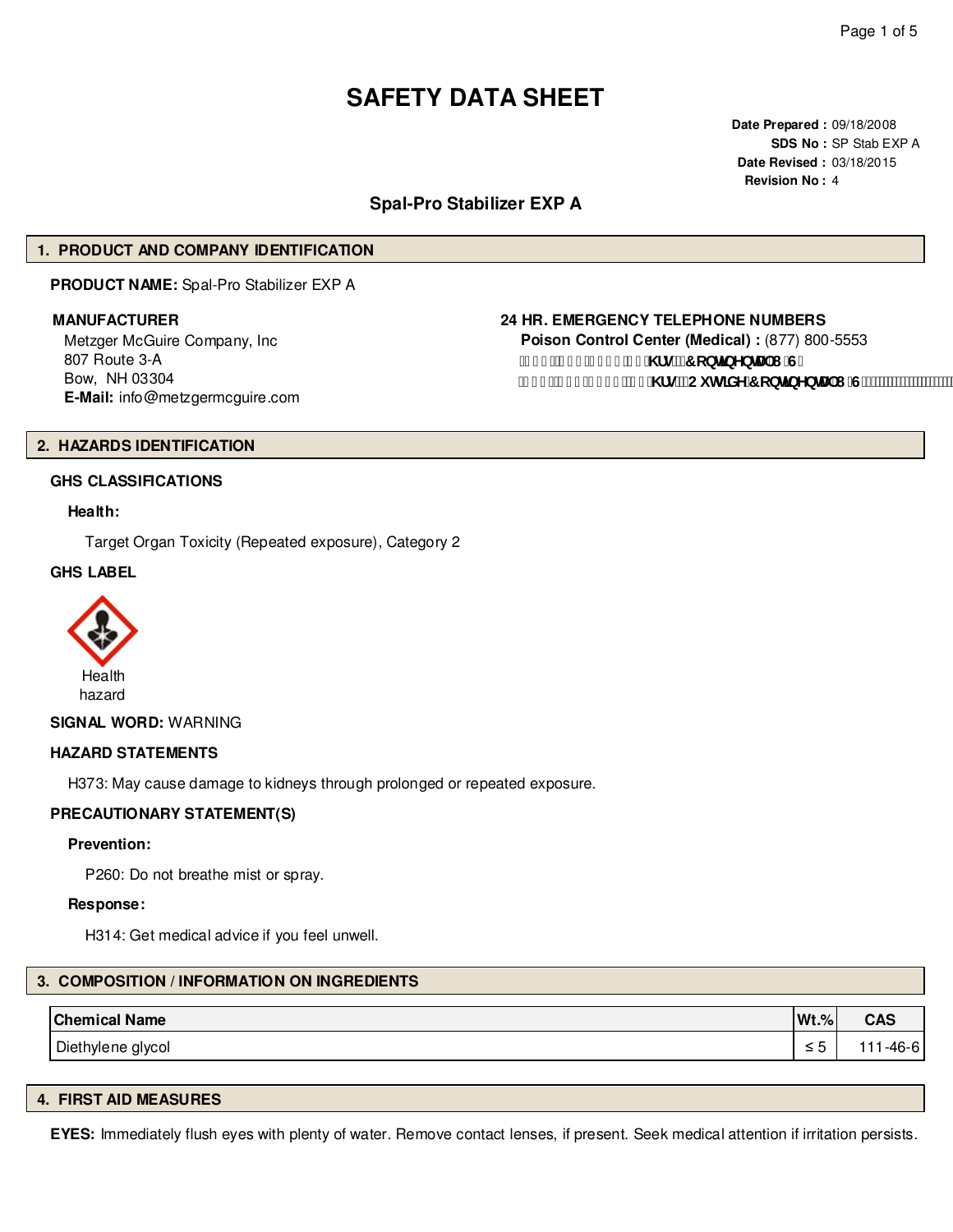**SKIN:** Wash with soap and water. Seek medical attention if irritation persists.

**INGESTION:** Do not induce vomiting. Give one or two glasses of water to drink. Never give anything by mouth to an unconscious person. If large amounts are swallowed, consult a physician.

**INHALATION:** Move person to fresh air.

#### **5. FIRE FIGHTING MEASURES**

**EXTINGUISHING MEDIA:** Water spray, foam, dry chemical or carbon dioxide.

**HAZARDOUS COMBUSTION PRODUCTS:** Carbon oxides and various hydrocarbons.

**FIRE FIGHTING PROCEDURES:** Water and foam may cause frothing if liquid is burning.

**FIRE FIGHTING EQUIPMENT:** Exposed firefighters must wear NIOSH-approved positive pressure self-contained breathing apparatus with full-face mask and full protective clothing.

#### **6. ACCIDENTAL RELEASE MEASURES**

**SMALL SPILL:** Isolate the area and preventy entry of unnecessary and unprotected personnel. Do not walk through or otherwise scatter spilled product. Absorb with dry chemical absorbent, earth, sand or any other inert material. Place in a chemical waste container.

LARGE SPILL: Isolate the area and preventy entry of unnecessary and unprotected personnel. Do not walk through or otherwise scatter spilled product. Create a dike or trench to contain product. Prevent entry into waterways, sewers, basements or confined areas. Absorb with dry chemical absorbent, earth, sand or any other inert material. Place in a chemical waste container.

**SPECIAL PROTECTIVE EQUIPMENT:** Wear protective equipment listed in Section 8.

#### **7. HANDLING AND STORAGE**

**HANDLING:** Do not get in eyes, on skin or on clothing. Wash hands before eating, drinking or smoking. Keep container closed when not in use. Do not reseal if contaminated. Keep away from heat and flame.

**STORAGE:** Store in a cool, dry and well-ventilated area away from heat or sources of ignition. Keep out of direct sunlight.

**STORAGE TEMPERATURE:** 4.4°C (40°F) Minimum to 37.8°C (100°F) Maximum

#### **8. EXPOSURE CONTROLS / PERSONAL PROTECTION**

#### **EXPOSURE GUIDELINES**

| OSHA HAZARDOUS COMPONENTS (29 CFR1910.1200) |            |                     |                        |  |  |
|---------------------------------------------|------------|---------------------|------------------------|--|--|
|                                             |            |                     | <b>EXPOSURE LIMITS</b> |  |  |
|                                             |            | <b>Supplier OEL</b> |                        |  |  |
| <b>Chemical Name</b>                        |            | ppm                 | mg/m <sup>3</sup>      |  |  |
| Diethylene glycol                           | <b>TWA</b> | 50<br>Aerosol       |                        |  |  |

**ENGINEERING CONTROLS:** Local exhaust ventilation used in combination with general ventilation as necessary to control air contaminats.

#### **PERSONAL PROTECTIVE EQUIPMENT**

**EYES AND FACE:** Wear a face shield and chemical safety glasses or goggles.

**SKIN:** Wear impervious gloves. Cover exposed skin.

**RESPIRATORY:** For airborne exposure above the permissible exposure limit(s), wear a NIOSH approved air-purifying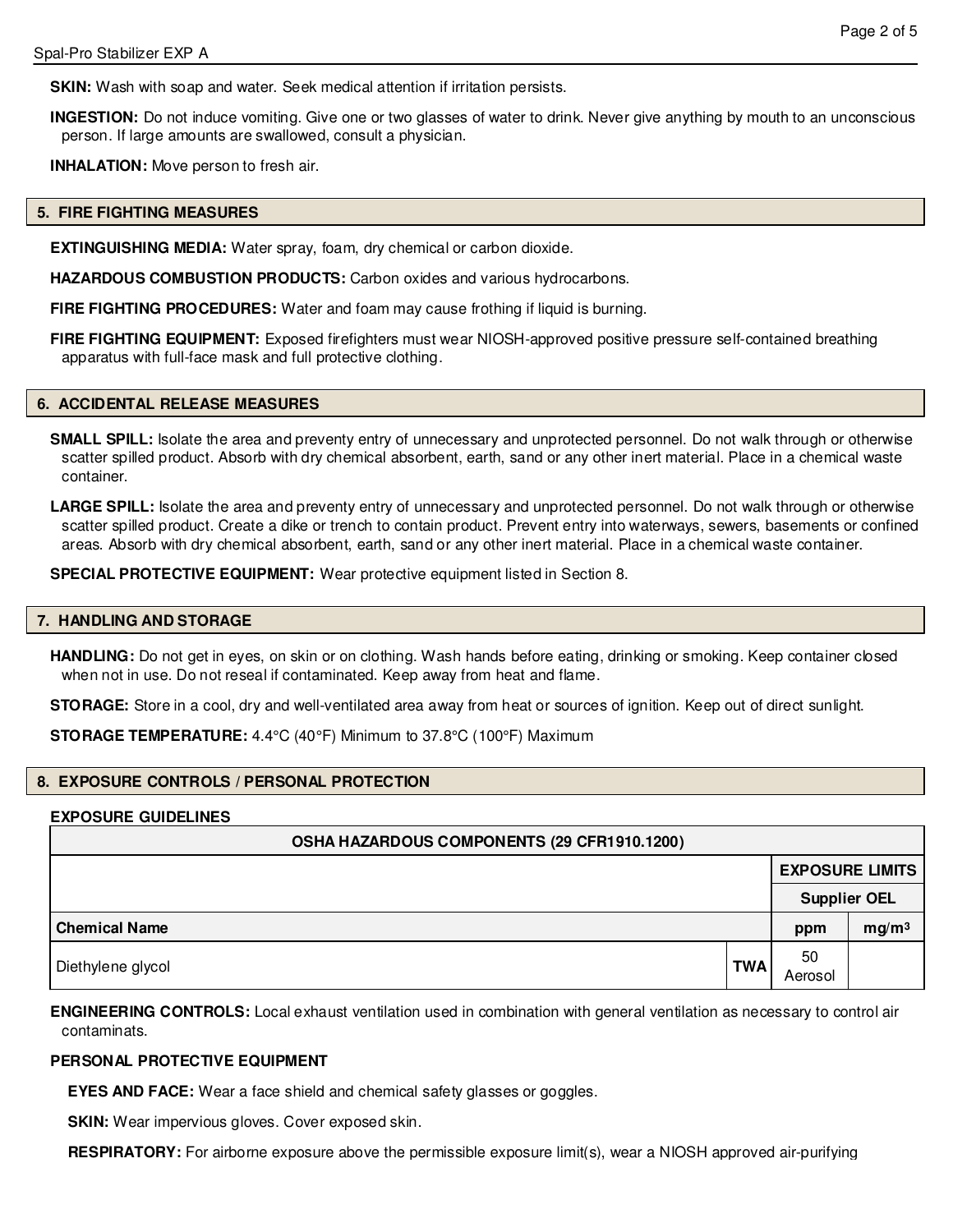respirator equipped with organic vapor cartridges. For situations where the atmospheric levels may exceed the level for which an air-purifying respirator is effective, use a positive-pressure air-supplying respirator.

**WORK HYGIENIC PRACTICES:** Avoid eating, drinking or smoking while using this material. Wash hands thoroughly after handling.

#### **9. PHYSICAL AND CHEMICAL PROPERTIES**

**ODOR:** Slightly musty.

**APPEARANCE:** Amber liquid.

**FLASH POINT AND METHOD:** > 93.3°C (200°F)

**AUTOIGNITION TEMPERATURE:** Not established.

**BOILING POINT:** Not established.

**FREEZING POINT:** Not established.

**SOLUBILITY IN WATER:** Partial.

**SPECIFIC GRAVITY:** 1.1 (water = 1) at 23.3°C (74°F)

**VISCOSITY #1:** 1000 Centipoise at 23.3°C (74°F)

#### **10. STABILITY AND REACTIVITY**

**HAZARDOUS POLYMERIZATION: Will not occur.** 

**STABILITY:** Stable.

**CONDITIONS TO AVOID:** Moisture and high temperatures.

**HAZARDOUS DECOMPOSITION PRODUCTS:** Carbon oxides and various hydrocarbons.

**INCOMPATIBLE MATERIALS:** Strong acids, strong bases, and strong oxidizers.

# **11. TOXICOLOGICAL INFORMATION**

#### **ACUTE**

| <b>Chemical Name</b> | ORAL LD <sub>50</sub> | <b>DERMAL LD<sub>50</sub></b> | <b>INHALATION</b> |
|----------------------|-----------------------|-------------------------------|-------------------|
|                      | (rat)                 | (rabbit)                      | $LC_{50}$ (rat)   |
| Diethylene glycol    | 12565 mg/kg           | 11890 mg/kg                   | $> 4.4$ mg/L/4h   |

#### **CARCINOGENICITY**

**IARC:** Not regulated as a carcinogen.

**NTP:** Not regulated as a carcinogen.

**OSHA:** Not regulated as a carcinogen.

#### **12. ECOLOGICAL INFORMATION**

**ECOTOXICOLOGICAL INFORMATION:** Diethylene glycol: LC<sub>50</sub> (fish) >32,000 mg/L/96h; EC<sub>50</sub> (Daphnia) >84,770 mg/L/48h

#### **13. DISPOSAL CONSIDERATIONS**

**DISPOSAL METHOD:** Dispose in accordance with local, state, provincial or national regulations.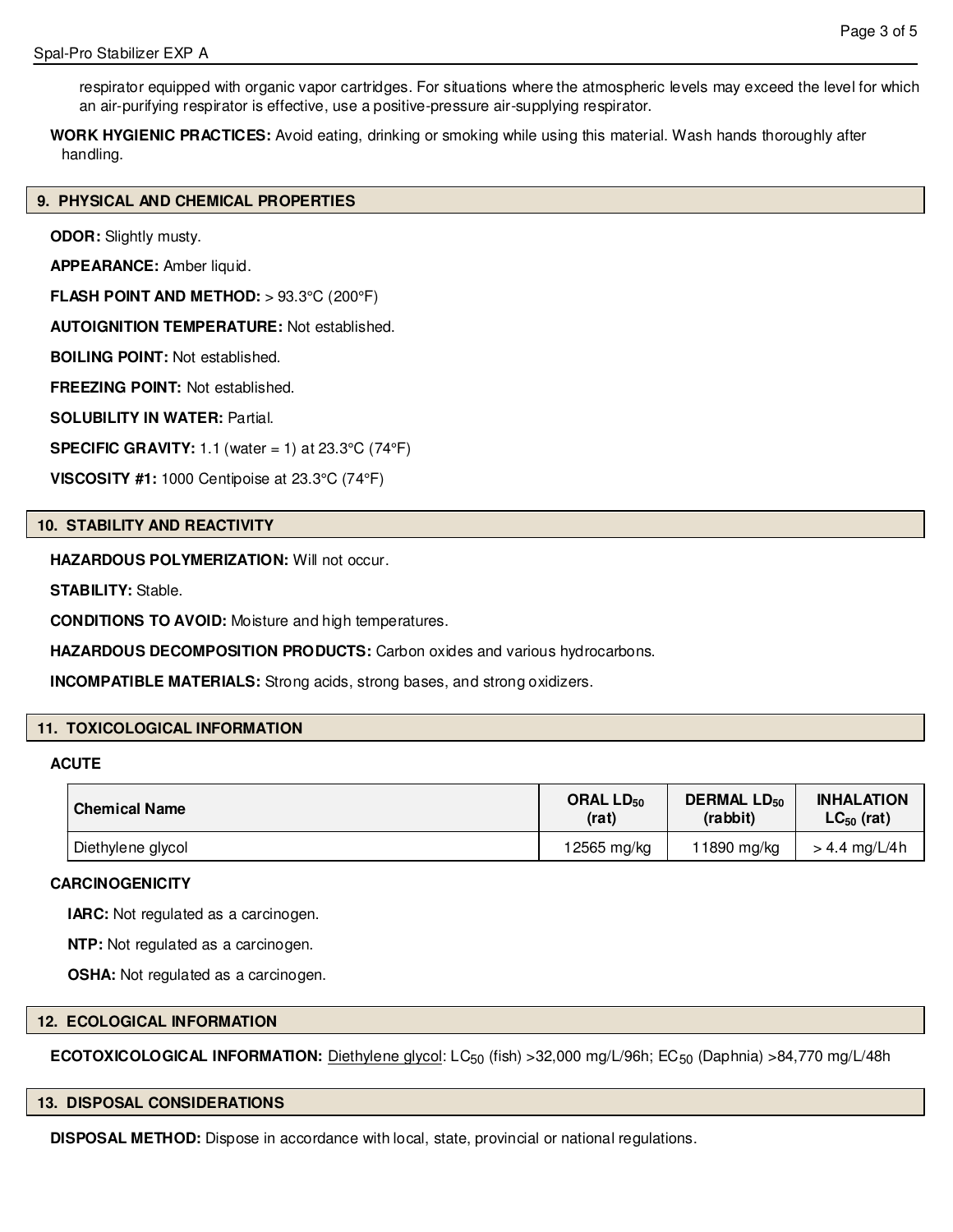**EMPTY CONTAINER:** Decontaminate and pass to an approved drum recycler or destroy.

**RCRA/EPA WASTE INFORMATION:** If discarded in its purchased form, this material is not a RCRA hazardous waste.

**GENERAL COMMENTS:** The generation of waste should be avoided or minimized whenever possible. Chemical waste, even small quantities, should never be poured into drains, sewers or waterways.

#### **14. TRANSPORT INFORMATION**

### **DOT (DEPARTMENT OF TRANSPORTATION)**

**PROPER SHIPPING NAME:** Not regulated.

#### **AIR (ICAO/IATA)**

**SHIPPING NAME:** Not regulated.

#### **VESSEL (IMO/IMDG)**

**SHIPPING NAME:** Not regulated.

#### **15. REGULATORY INFORMATION**

#### **UNITED STATES**

#### **SARA TITLE III (SUPERFUND AMENDMENTS AND REAUTHORIZATION ACT)**

**311/312 HAZARD CATEGORIES:** Acute, Chronic.

**313 REPORTABLE INGREDIENTS:** None

### **CERCLA (COMPREHENSIVE RESPONSE, COMPENSATION, AND LIABILITY ACT)**

**CERCLA REGULATORY:** None

#### **TSCA (TOXIC SUBSTANCE CONTROL ACT)**

**TSCA REGULATORY:** All components are in TSCA inventory.

**RCRA STATUS:** If discarded in its purchased form, this material is not a RCRA hazardous waste.

# **16. OTHER INFORMATION**

**PREPARED BY:** L. Priest **Date Revised:** 03/18/2015

# **COMMENTS:**